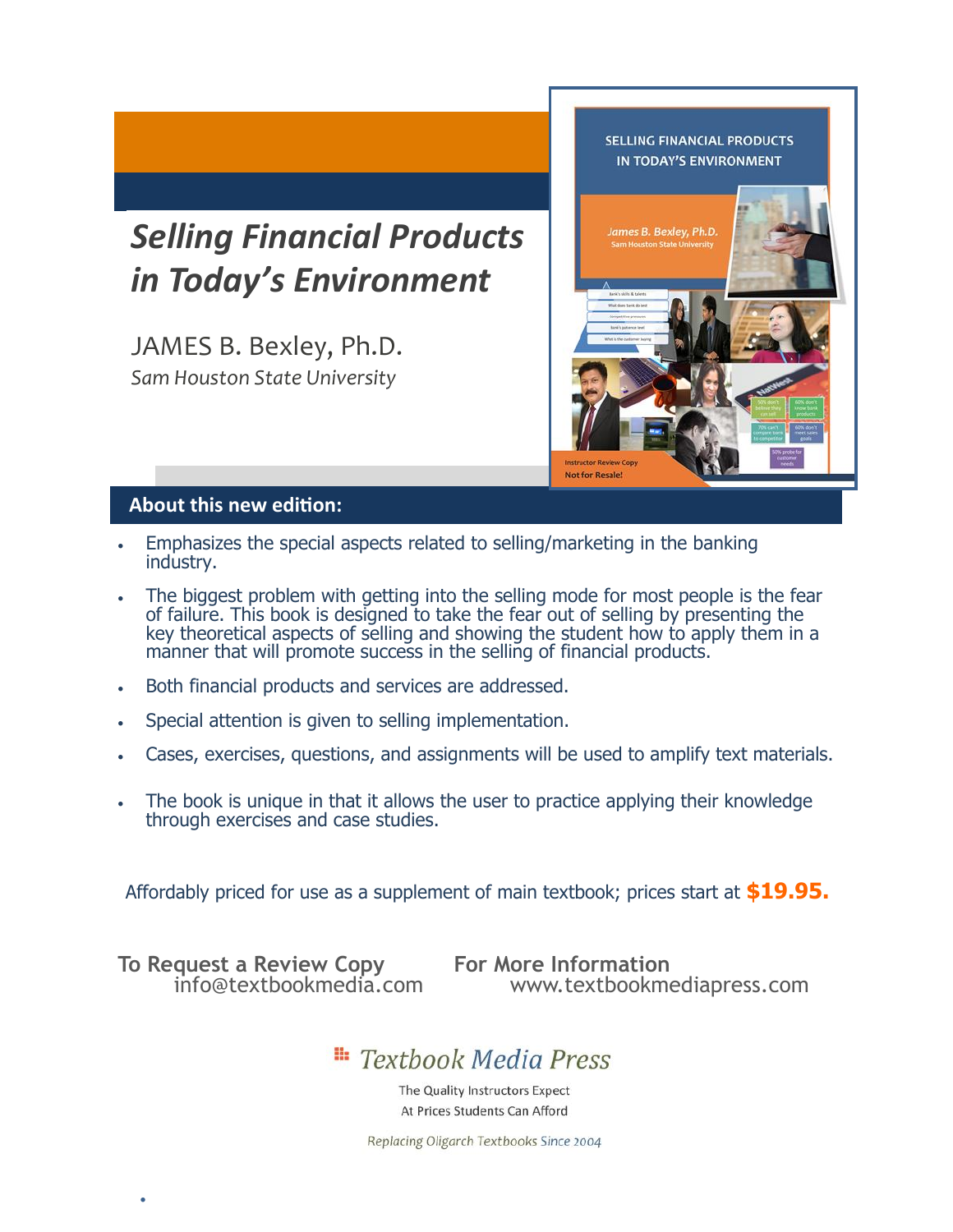### **Table of Contents (Brief)**

#### **Brief Table of Contents**

**Preface p i** 

**Chapter 1 Times Have Changed p 2** 

**Chapter 2 Introduction to Selling p 14** 

**Chapter 3 Selling Scope p 31** 

**Chapter 4 The Selling Officer p 43** 

**Chapter 5 Trusted Advisor p 55** 

**Chapter 6 Prospecting for Business p 64** 

**Chapter 7 Successful Selling Cycle p 73** 

**Chapter 8 Product Knowledge p 85** 

**Chapter 9 Pricing in the Selling Process p 95** 

**Chapter 10 A Calling Program Is Mandatory p 107** 

**Chapter 11 Advertising and Marketing p 119** 

**Chapter 12 Selling to Millennials p 132** 

**Chapter 13 Marketing Research to Successfully Position the Bank p 138** 

**Chapter 14 Market Intelligence p 157** 

**Chapter 15 Ethics in Selling Financial Products and Services p 169** 

**References p 175** 

13 Digit ISBN: 978-0-9969963-5-8

10 Digit ISBN: 0-9969963-5-4

#### H: **Textbook Media Press**

The Quality Instructors Expect At Prices Students Can Afford

Replacing Oligarch Textbooks Since 2004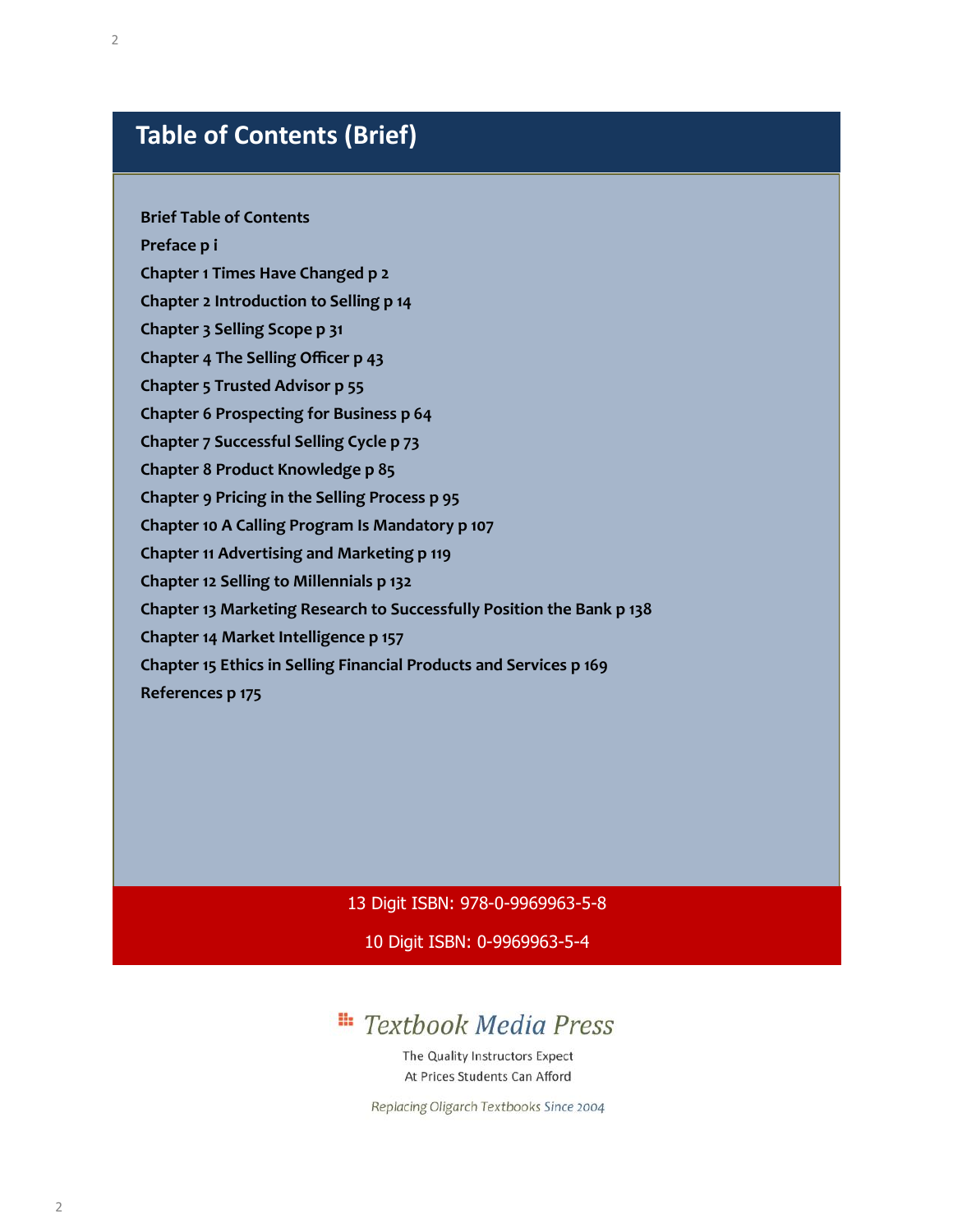

#### **About the Author**

#### **James B. "Jim" Bexley, PhD**

Jim Bexley is the Smith-Hutson Endowed Chair of Banking and Distinguished Professor of Finance at Sam Houston State University in Huntsville, Texas, where he teaches classes in banking, financial institutions, and sell-

ing financial products. He also serves as the director of the Executive MBA Program in Banking and Financial Institutions. His doctorate is from the University of Stirling, Stirling, Scotland, United Kingdom. Bexley recently served as a Virtual Fellow for the U.S. Department of State. He has served as a member of the Board of Directors, Chairman of the Audit Committee, and on the Executive Committee of the Eleventh District Federal Reserve Bank of Dallas. Bexley also consults for banks all over the United States, China, and Africa in the areas of selling, strategic planning, and corporate governance. He spent over 30 years as a bank chief executive officer in banks from start-up to over half-billion in asset size throughout the United States. Bexley has authored over 150 articles in journals and proceedings in the United States and United Kingdom. Additionally, he has authored several books including *Bank Management* (Gulf Publishing Company), *The Bank Director* (Bankers Publishing Company), and *Directors' Duties & Responsibilities in Financial Institutions* (Sam Houston Press).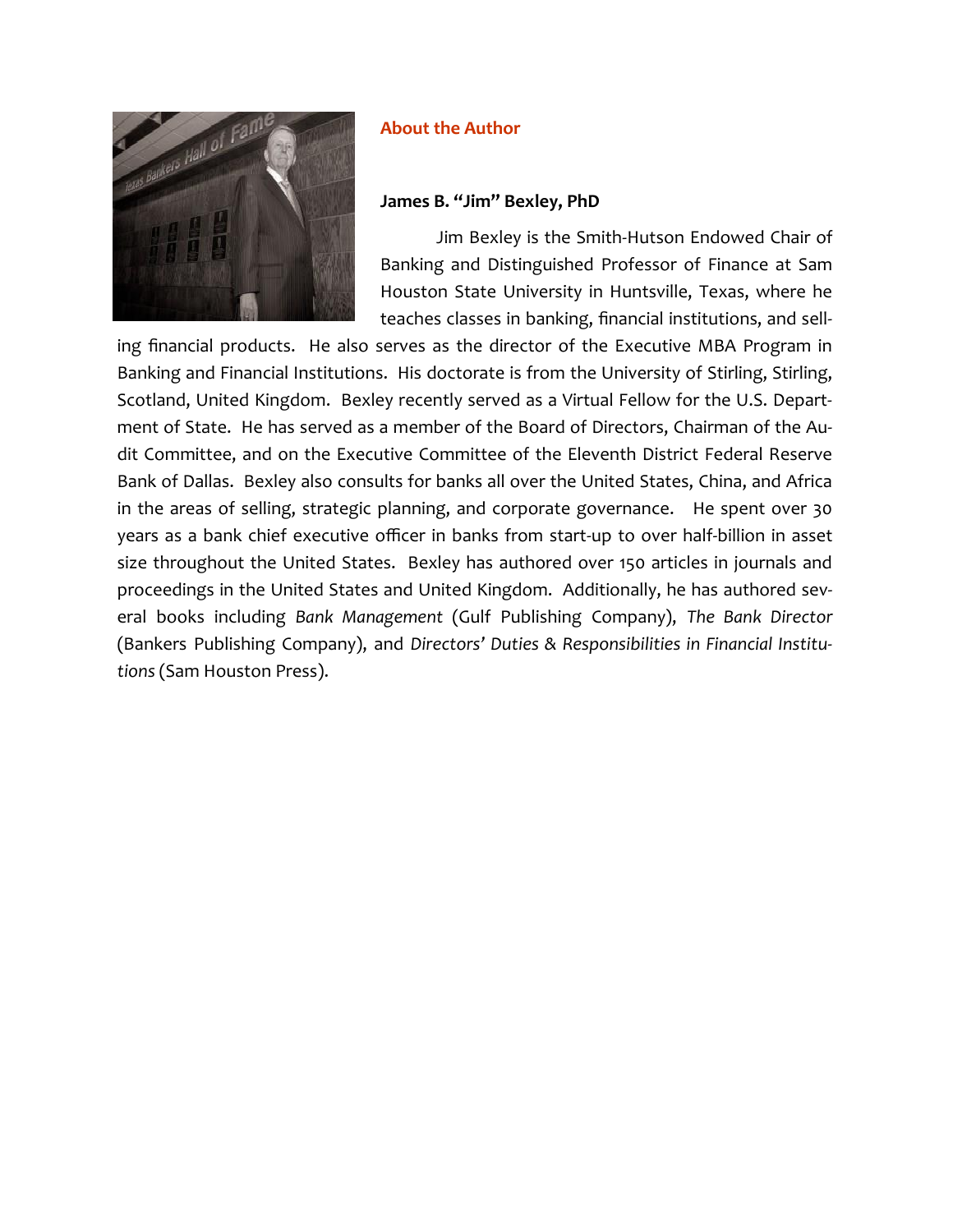#### **Student Options & Prices**

| <b>Textbook Versions:</b>                  |         |  |  |  |  |
|--------------------------------------------|---------|--|--|--|--|
| <b>Online Book</b>                         | \$19.95 |  |  |  |  |
| Digital Bundle (PDF + Online)              | \$29.95 |  |  |  |  |
| Hybrid Bundle (Loose-leaf + Online)        | \$34.95 |  |  |  |  |
| <b>Hybrid Bundle (Paperback +Online)</b>   | \$39.95 |  |  |  |  |
| Hybrid Bundle 2 (Color Paperback + Online) | \$49.95 |  |  |  |  |



#### **About Textbook Media:**

#### **I've never heard of Textbook Media...who are you guys?**

We're a Midwest–based publisher who's been in business since 2004. The publishers who founded the business have been in college publishing since 1980 and have published textbooks for Irwin, McGraw Hill, Houghton Mifflin and Cengage. Our Textbook Media titles are in use in over 300 colleges (2 and 4 YR) and universities. Our publishing focus is on the Business curriculum, with books and software in Accounting, Finance, Economics and Marketing. Our Textbook Media model has fulfilled textbooks to over 1 million students since our inception.

#### **About the Textbook Media Model:**

*All students will have access to an online version* which provides them with powerful digital tools including search, notes, highlights and chat. Students can quickly locate key terms, and move quickly and easily within and between chapters, or navigate to related web sites. The online version is also available bundled with PDF chapters, or with print options (looseleaf and paperback). Students from all backgrounds will find the prices of all textbook options refreshingly affordable, with prices starting at \$29.95

#### **Do I have to do anything differently to assign your textbook?**

Yes. One thing. Direct students to our URL (preferably in your syllabus, and we'll supply you with suggested copy). We'll take it from there. Actually, the web site takes it from there: over 98% of students order without needing customer service. Those that do need help get it within 24 hours, and most of those inquiries are about corrections they want to make to their order. BTW, we deliver the paperbacks via Fed-Ex, so student orders are easily tracked. And we will work with bookstores if need be. Regarding the online book: it works on laptops and almost all mobile devises. And the online book experience is supported by our customer service staff. Pretty straightforward and easy for all concerned.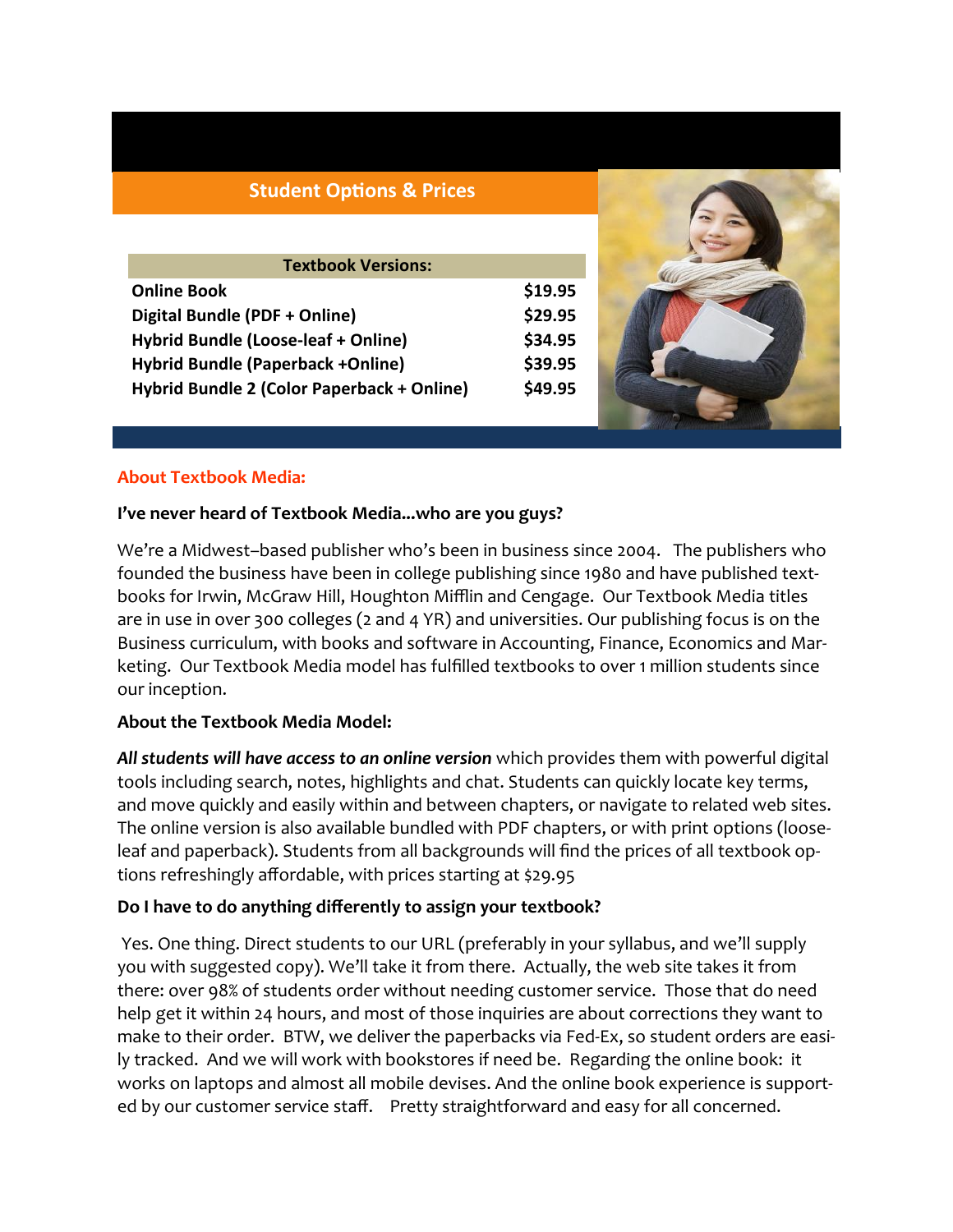# Chapter

# **Prospecting For Business**

#### **Prospecting Versus Selling**

Many of the sales guides and sales books intersperse selling, cold calling, and prospecting. Prospecting is just that. Seeking opportunities to make arrangements to make a sales presentation to a person you have contacted by phone or other means. Too many bankers skip the prospecting phase and seek to make a "cold call" on a prospective client or customer. The best method for obtaining sales results is to qualify a prospect, obtain a sales appointment, prepare appropriately, and deliver an outstanding presentation. A simple summary of the keys to successful prospecting are set out in *Figure 6-1*.



Source: megaflopp/Shutterstock



6

Source: Gustavo Frazao/Shutterstock

#### **Figure 6-1: Keys to Successful Prospecting**

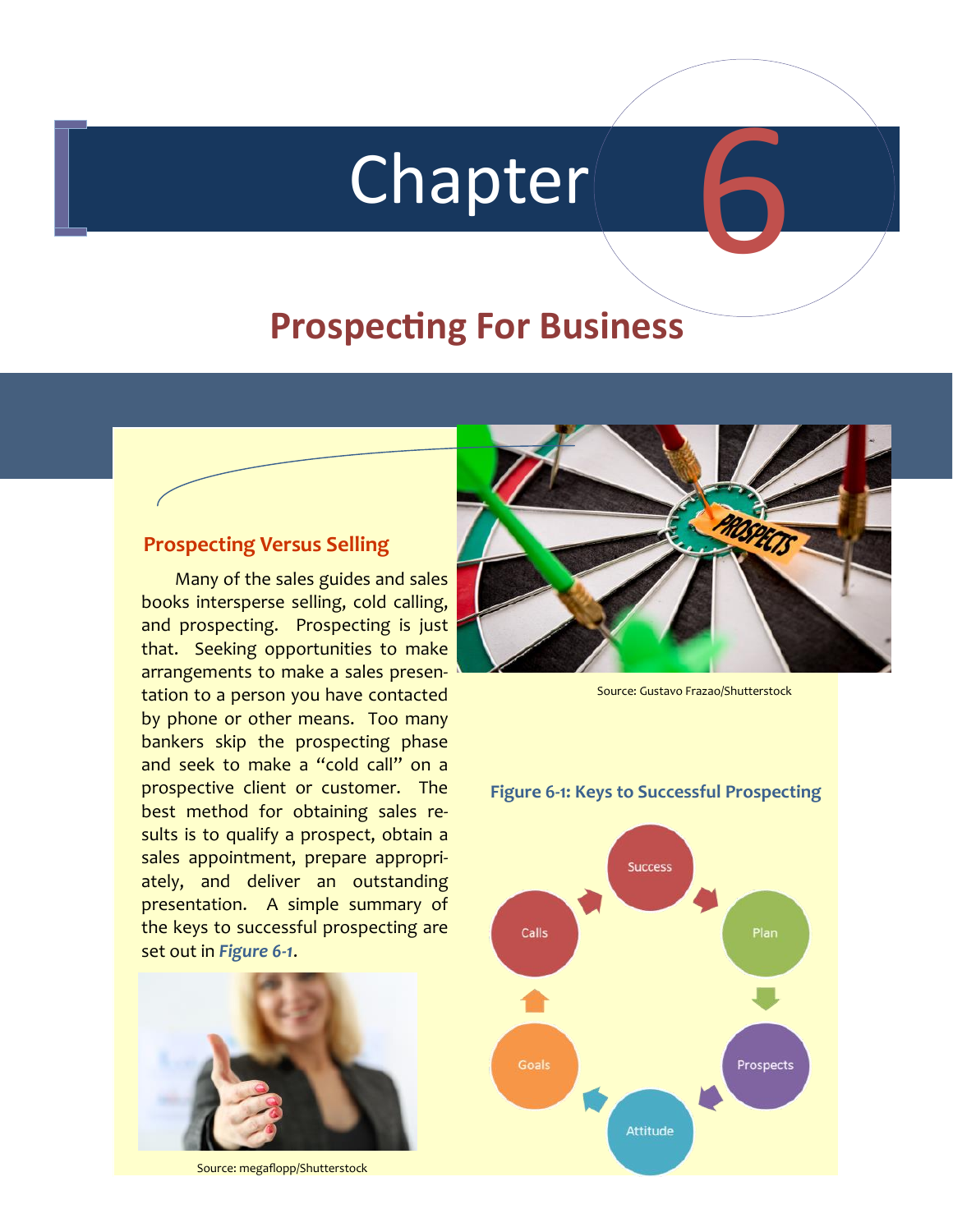#### **Separating The Wheat From The Chaff**

There are a number of issues that face the selling officer, but none looms larger than qualifying individuals and businesses that might be good prospects as opposed to those that might be weak prospects. Part of this process involves knowing your products or services so well that you can relate which products or services a prospect might find useful. In the process of prospecting, the likelihood of being rejected is relatively high. Therefore, you need to know what a challenge it is, accept the challenge by doing a thorough preparation for the prospect call, and above all, don't fear rejection.

#### **Why Do You Need To Develop So Many Prospects?**

If everyone purchased your product or service, you wouldn't need so many prospects. Realistically, you know that the most successful banker is not going to sell every prospect. Since there is no way of knowing who is going to be a "yes," you must develop a larger pool of prospects. While it is certainly not scientific, it has been said that approximately one in six prospects becomes a bank customer. It should be obvious to anyone who has prospected to make the sales call that there will be more "no" answers than "yes" answers to the sales call.



Source: pathdoc/Shutterstock

#### **Procrastination Is Not Your Friend In Sales!**

There is an age-old expression stating that the road to nowhere is paved with good intentions. My definition of procrastination is making excuses to avoid performing a given task until a future time. Often, the margin between success and failure is very narrow. Therefore, it is important that the successful bank salesperson address the issues at hand and not put them off. We seldom

find a person who does desire to fail in their chosen profession. However, whether it is selling, teaching, or other work, many people suffer from procrastination, which can lead to failure. They will start on that prospecting later, but right now they are too busy to focus on that important project. The expression, plan your work and work your plan, is the best way to avoid procrastination.

#### **Taking a Page From Insurance Selling**

A general agent of a major life insurance company was talking about successful selling with a bank officers' meeting. He said that his company tries to carefully screen the sales personnel that it hires. However, even with careful screening,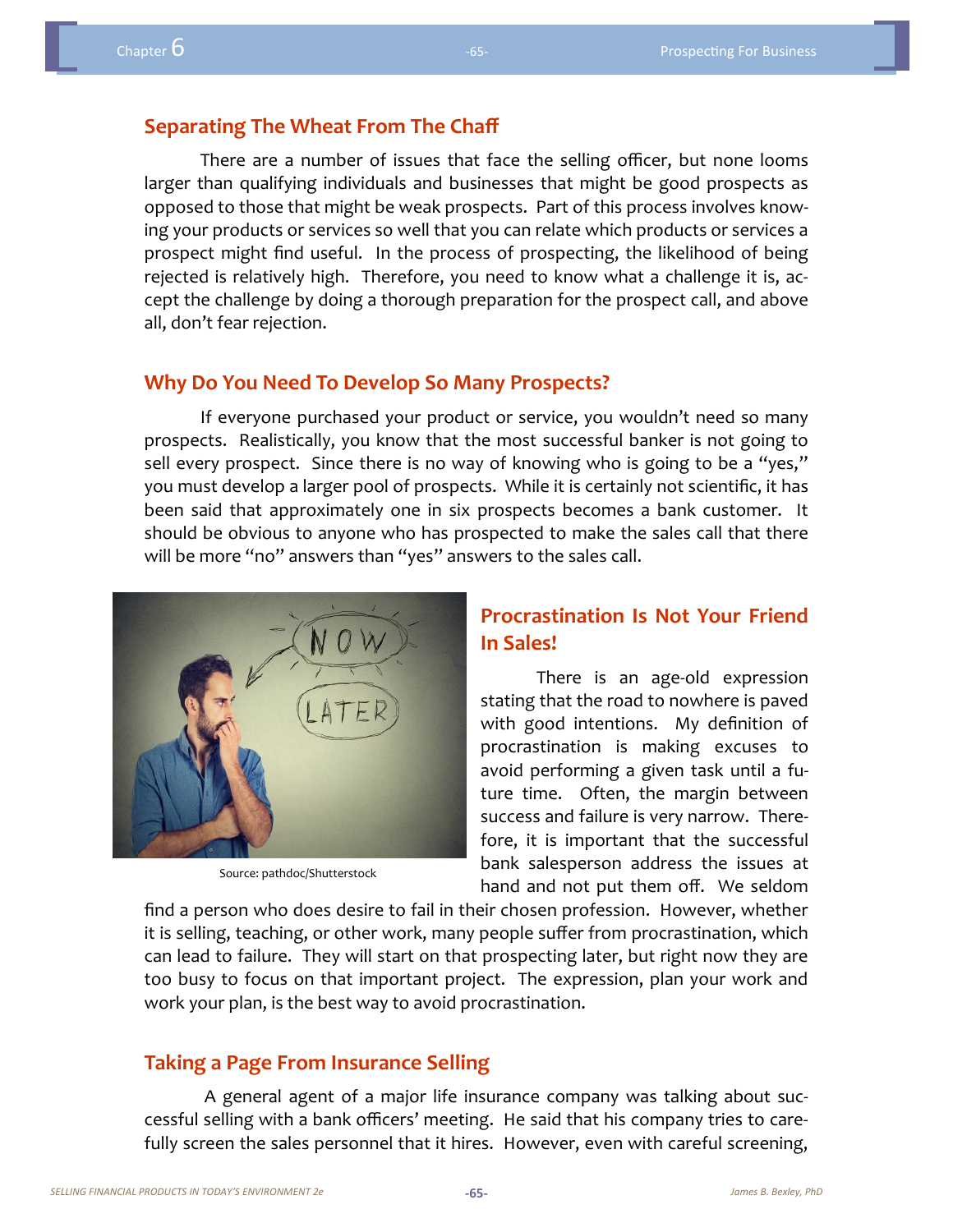only one in four new hires becomes a successful performer. He noted that, within the first six months, twenty-five percent of the new hires fear selling and prospecting for sales and leave the company. Over the next six months, another twenty-five percent will leave the company because they can't earn enough commissions to pay their draws against commission. Strangely, the next twenty-five percent will have a successful selling career, but they let up on their selling , resting on their laurels, and sales fall off. The remaining twenty-five percent are committed and dedicated to the prospecting, calling, and selling, and they are very successful and richly rewarded. His parting comment was most interesting. He noted that the real key to selling anything was identifying and qualifying prospects.

#### **Prospecting Discipline**

Too many salespeople are not consistent in their prospecting. They wait until the last minute to prospect, which becomes quantity versus quality. Prospecting is like exercising -- you need to do it on a regular basis to have a healthy organization. Some of the most successful salespeople will create a list of prospects that they would like to call on just before leaving the office in the evening. Then, first thing in the morning, they start calling to arrange for a meeting with the prospects. This discipline ensures a steady stream of prospects from which to develop banking business. Above all in prospecting there are two areas that stand out. First, you must have a positive attitude and believe in your product and yourself. Second, you must have a good plan with regard to the approach you take in prospecting.

#### **Success Breeds Success**

Have you ever noticed that successful salespeople seem to have an endless pipeline of prospects from which to develop customer relationships? These successful salespeople are operating from a position of strength. They develop their prospecting and selling strategies with a primary focus of building banking relationships. They are focused on listening to what their prospect or customer wants and needs; then, they present that prospect or customer with products or services that best meet their needs.

On the other hand, those salespeople who badly need prospects and sales results are so eager to make a sale that they fail to build lasting relationships that, in most cases, will bring future sales. Everything they do is focused on quick sales -they don't listen to what the prospect is saying and they lack confidence.

#### **Using Customers For Leads**

Who better than a satisfied customer to ask for prospects that might be interested in banking with your bank? Everyone knows that a staff member of a bank has a selfish interest in promoting the bank that compensates that person. On the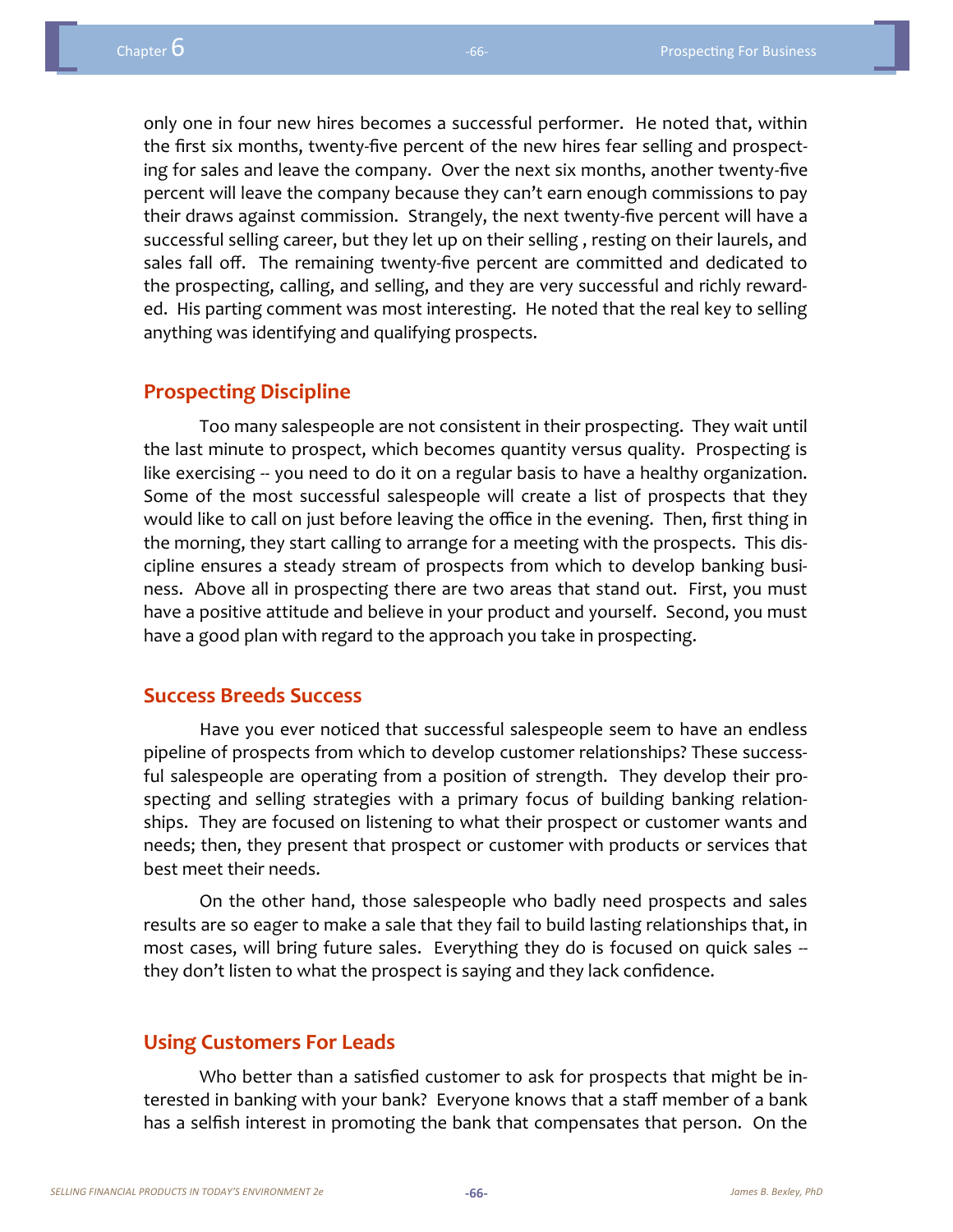contrary, a satisfied customer is not an employee of the bank, so an endorsement of your bank and its products is much more credible to a prospective customer.

There are several ways to engage a customer to recommend or promote you to one of their friends or associates. Let me illustrate by giving some examples. Years ago I talked to one of my friends who owned a cell phone company about a cell phone for my car (the early days of cell phones). He said that I would get a "brother-in-law" deal, but he wanted one of his sales staff to handle the transaction. A salesperson asked me to bring my car by her office. She would take me back to my office, handle the installation, and return my car by early afternoon.

As promised, she returned the car with the cell phone installed, but, more than that, she pointed out that they had washed my car and vacuumed the interior. In addition, she asked that I allow her to demonstrate all of the features of the phone, which she did in great detail. Yes, I would expect some explanation of how the product worked, but what I didn't expect was about two days later the salesperson called and requested that I meet her at my car in the parking garage to make sure that I fully understood the phone. Naturally, I didn't know some of the features, so she walked me through the phone's features again. Her question to me then was, "Are you completely satisfied with your phone and your understanding of how it operates?" I noted that I was very pleased. Her best question was, "Now that you are satisfied, could you tell me several of your friends that might need a cell phone?" Guess what, I gave her the names of six of my friends, and she sold at least four of them a car cell phone! You can do the same thing with your customers.

A second method of customer referral involves turning a negative into a positive. I will give another personal example. It is reasonably obvious that a dissatisfied customer will tell many others about their displeasure with a bank. Therefore, we developed a customer complaint form to record every customer problem, refer the problem to the offending department for correction, and then the chief executive officer would make a follow-up call by to the customer. I always asked the customer, "Did we correct the problem in such a way that you are completely satisfied?" Most would respond positively and seem shocked that we made the effort to correct a problem. Then I would ask, "Since we satisfied you, can you think of anyone of your friends or associates who might benefit from our banking services?" Incredibly, most gave us at least one good prospect and some gave us several. Try this in your bank; I think you will be surprised at the number of well-qualified prospects you receive.

#### **Know Your Prospect's Business**

Some bankers and others in sales prospect without researching the prospect's business. You have a much better opportunity to get the prospect to agree to a visit if you know the right questions to ask as well as how your products or services can benefit the prospect. I have known bankers who have embarrassed themselves and lost sales opportunities by not knowing anything about the prospect or the prospect's business.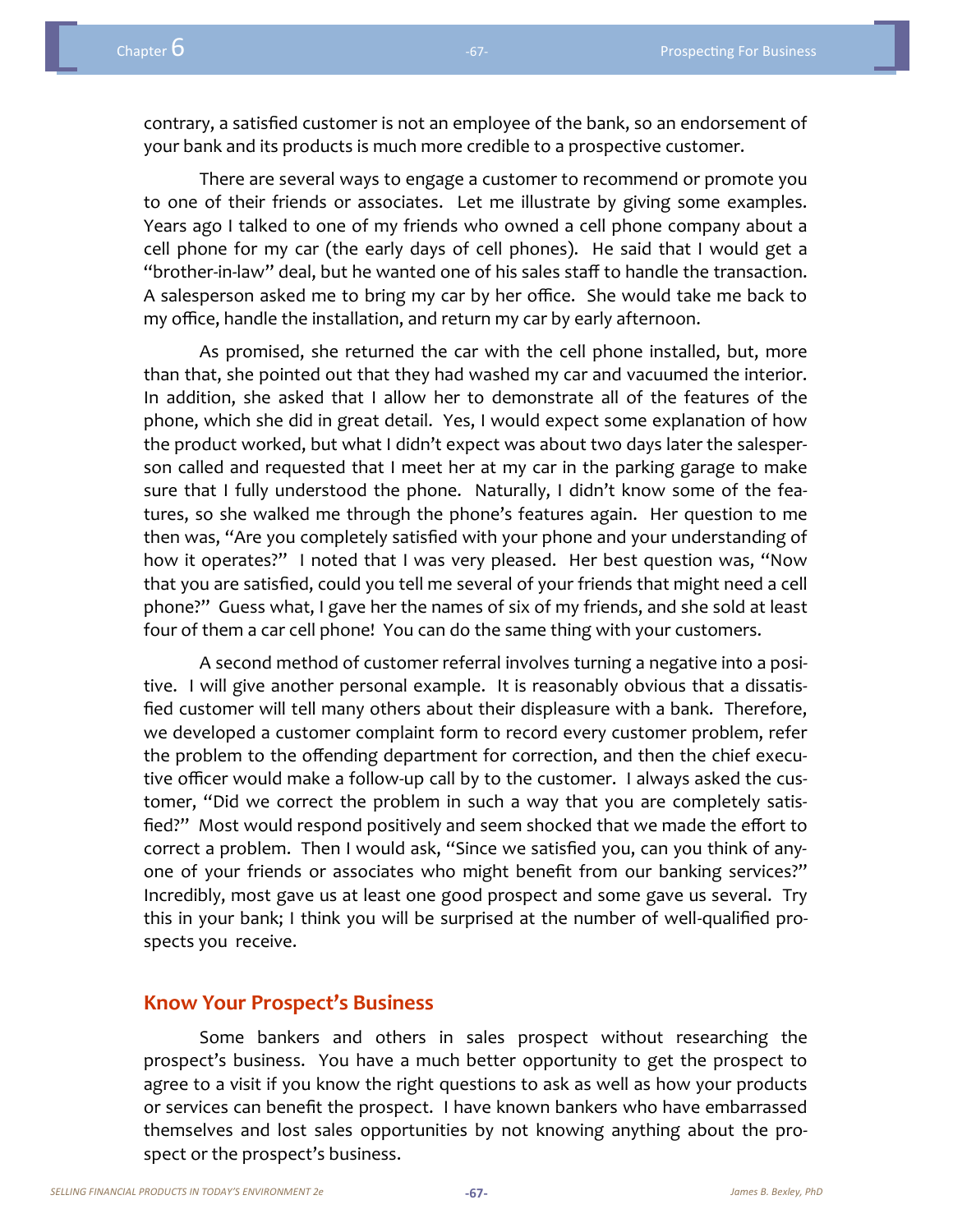

Source: TAGSTOCK1/Shutterstock

#### **Getting The Prospect To Listen**

For the banker to get the prospect to give him or her an appointment, it is important to remember that you must provide some information to obtain access to their office. But don't give them so much information that you talk yourself out of an inperson visit. You must come across to the prospect as being

confident without appearing arrogant. Be prepared to answer any questions, but as the expression goes, "tell them the time -- not how to build the watch." Most business people are busy, so it is important to show them a benefit from your product or service in order to get to make an in-person sales presentation.

Prospecting needs to be tailored to the prospect's field. For example, in one of my banks we had a special emphasis on executive-professional businesses such as physicians, accountants, and attorneys. All of these had one thing in common, selling billable time to clients or patients. Therefore, in prospecting, we knew that they were hard to access, so we arranged to call their office managers. When we reached the office manager, we immediately told them that we knew how critical their employer's time was, and then we asked them if we could stop by their office to show them how we could save their physician, accountant, or attorney employer several hours of billable time. What if we had asked to speak to the physician, accountant, or attorney? Probably we would have been told to call back later or leave our number, which in all likelihood would have meant that we had a very remote chance of getting an opportunity to present our bank's products or service. As a result of the technique of contacting the office manager rather than their professional, we got into most professionals' offices to sell our banking services.

While it is important to show benefit to get the prospect to let you present your product or service in person, it is equally important to not ask such obvious questions that you look stupid and convince the prospect that you would be wasting his or her time. For example, most of us have received the following question from someone trying to contact us for a sales visit, "If I could show you how to save money, would you be interested?" I don't think I know any businessperson who is not interested in saving money! Therefore, your question needs be something to tweak the prospect's interest in order to get you in the door. For example, one of the new products being offered by banks is remote capture, which allows a customer with a capture device to process checks for deposit directly into the bank. Many companies would like to have a single point of collecting their non-cash deposits, which remote capture allows. Things like this can get you in the door of a prospect.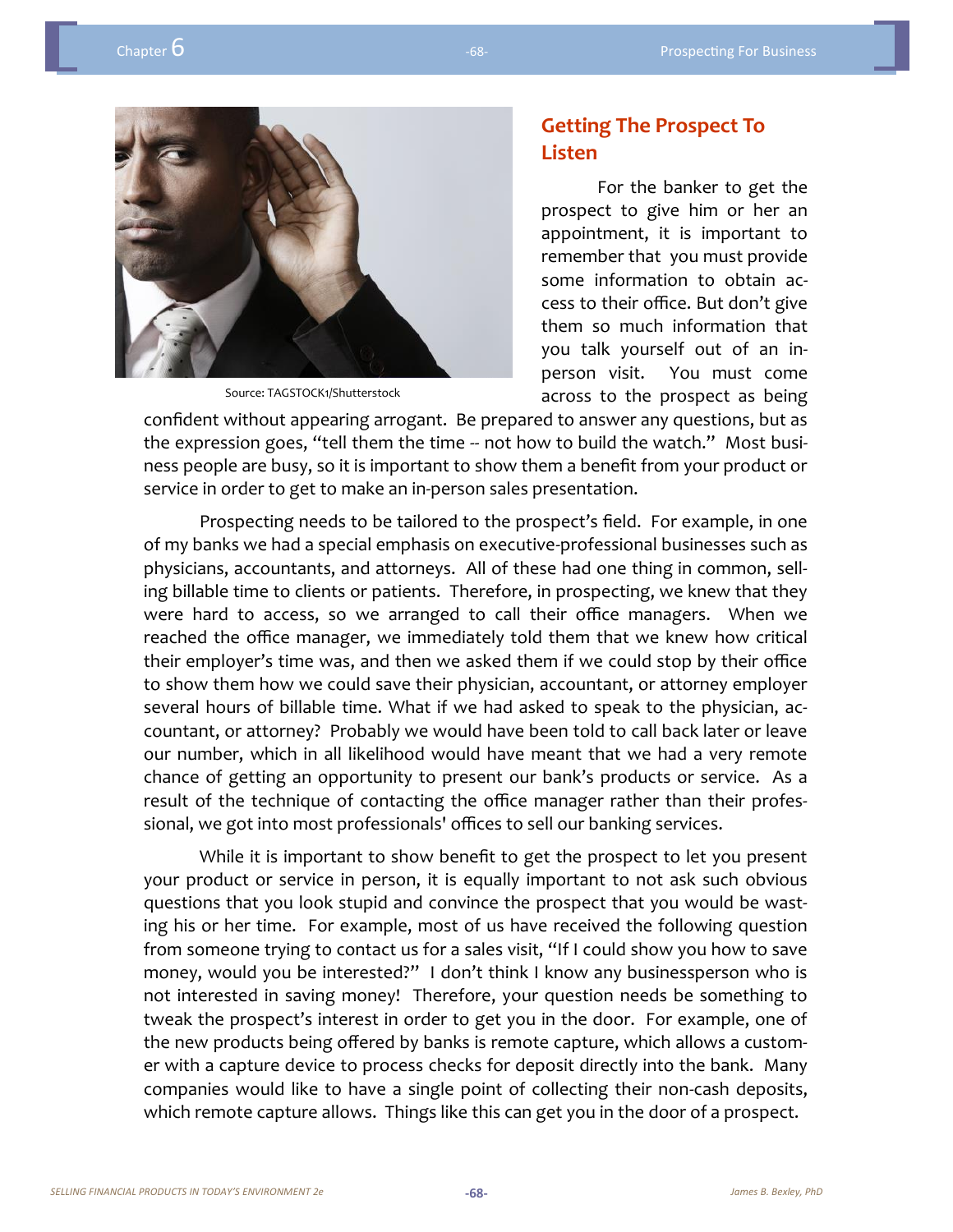#### **Some Things You Need To Consider To Help Your Prospecting.**

- Set aside time every day for prospect development.
- Develop a plan of attack for your prospecting.
- Set specific prospecting goals.
- Have a positive attitude.
- Find satisfied customers that can give you prospect referrals.
- Develop good prospecting techniques.
- Find benefits specific to the business being called.
- Research as much as possible about the prospect's business.
- Gather materials you plan to present to your prospect.
- Network within your clubs and civic organizations for prospects and prospect introductions.
- Constantly critique your prospecting skills.
- Regularly develop new prospecting techniques.
- Don't rest on your laurels; be sure to keep a sufficient number of prospects in the pipeline.

#### **SUMMARY**

Prospecting is the key to successful sales calls. It is important to carefully qualify your prospects and develop a substantial number of prospects. Since there is no way of knowing who is going to be a "yes," you must develop a larger pool of prospects. Procrastination is a virtual guarantee of failure, so you ought to take a page from the insurance salesman and have a prospect to call the first thing each morning. Prospecting is like exercising, you need to do it on a regular basis to have a healthy organization. Successful salespeople seem to have an endless pipeline of prospects from which to develop customer relationships. Capitalize on your existing customers for prospect referrals -- what better source? Be sure you are well prepared before making the call to the prospect and know the prospect's business.

#### **EXERCISE ASSIGNMENTS**

**Exercise 1.** Identify a company and go through the process of identifying the following about that company from its website or other sources:

- a. The location (address) of the business
- b. The key officers or partners in the business
- c. The type of business
- d. Basic financial information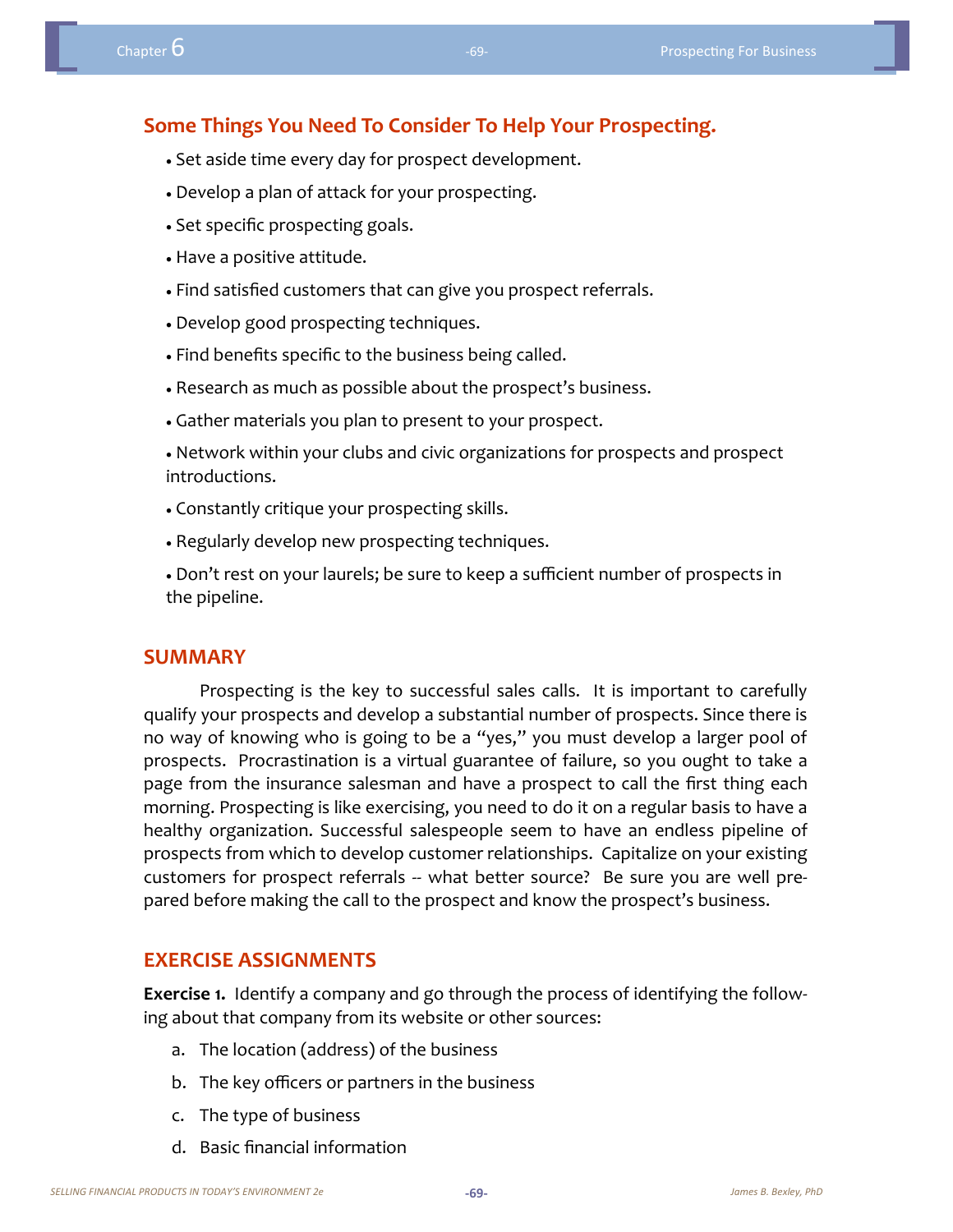**Exercise 2.** Develop a prospecting plan of attack for use in calling on a customer or prospect.

#### **QUESTIONS**

1. What is prospecting and why is it important?

2. How do you turn a customer's negative experience into a positive experience?

3. How does having knowledge of a prospect's business assist in getting that prospect to agree to meet?

4. Does prospecting need to be tailored to the prospect?

5. What are some of the things you need to consider to help you in prospecting?

#### **Case 6: Johnson National Bank**

#### **INTRODUCTION**

Johnson National Bank has been a small national bank in a highly competitive banking environment. The directors of the bank have called a special meeting with John Franklin, President and CEO of the bank to discuss the lack of growth in the bank as well as the lack of focus on the market segments the bank was supposedly targeting.

Bill Jones, one of the board members, felt that the bank officers could be more effective if they did a better job of prospecting. He said that this might help in identifying and qualifying prospective customers.

#### **DISCUSSING THE ISSUES**

Mr. Franklin incurred the wrath of the several board members when he stated that there was no need to change what the bank was doing. In an instant, Tom Glen, one of the older directors, stood to his feet and addressed the level of procrastination that existed in the bank.

He noted that the margin between success and failure is very narrow. Therefore, it is important that the successful bank salesperson address the issues at hand and not put them off. Seldom do you find a person who desires to fail in their chosen profession. However, many people procrastinate, which can lead to failure. Further he stated that our bankers will start on prospecting for customers later, but right now they are too busy to focus on that important project.

Larry Thomas, one of the newer directors and a sales manager in a local company, indicated our bank staff members are not consistent in their prospecting. They wait until the last minute to prospect, which becomes quantity versus quality. Prospecting is like exercising, you need to do it on a regular basis to have a healthy organization. Some of the most successful salespeople will create a list of prospects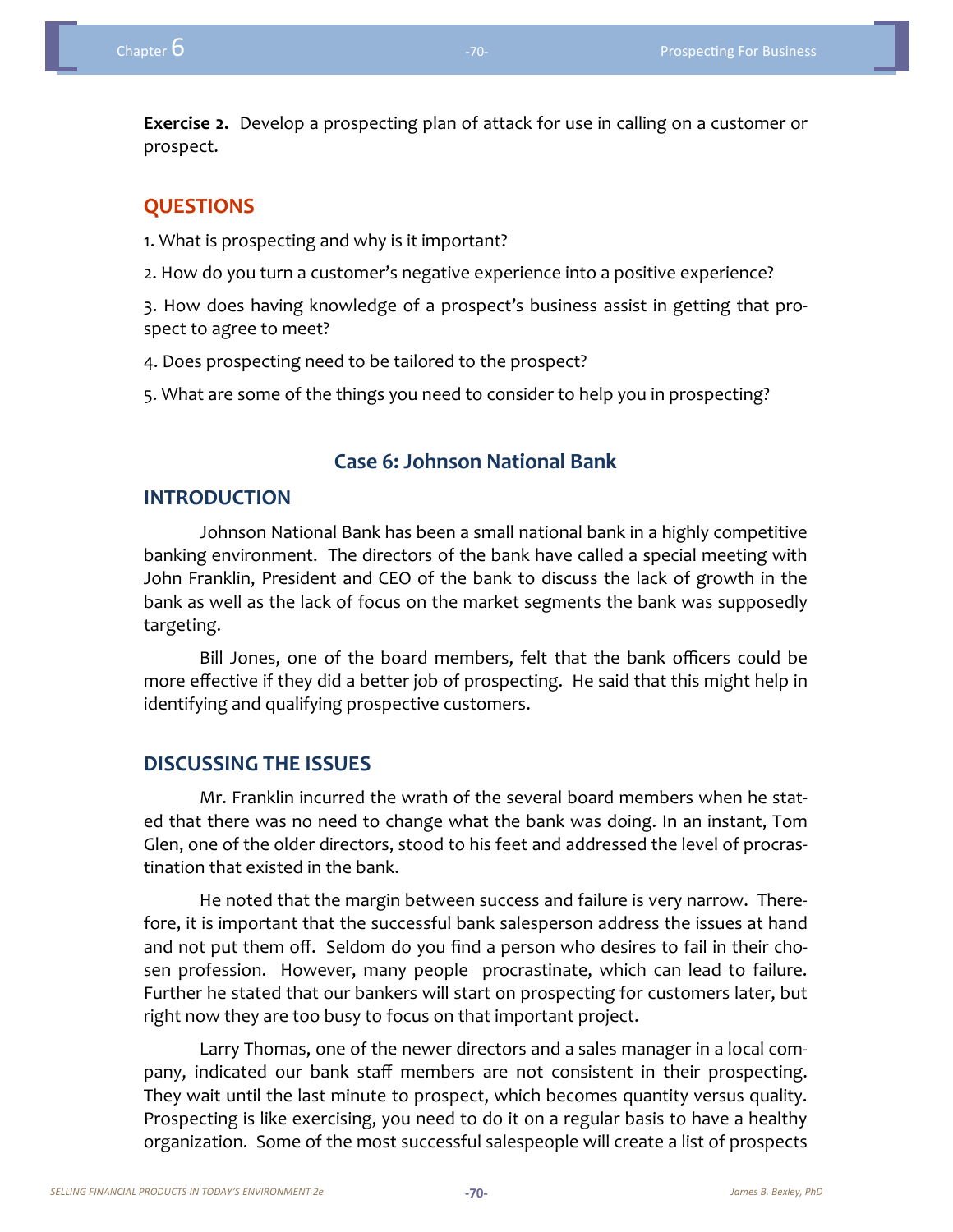that they would like to call on just before leaving the office in the evening. Then, first thing in the morning, they start calling to arrange for a meeting with the prospects. This discipline ensures a steady stream of prospects from which to develop banking business. Above all, in prospecting there are two areas that stand out. First, you must have a positive attitude and believe in your product and yourself. Second, you must have a good plan for prospecting.

#### **THE CEO RESPONDS**

Mr. Franklin realized that, in being defensive with the board members, he had incurred their wrath. In an effort to defend his staff and make the board members happy, he admitted that perhaps the growth could be better and the staff could be more focused in their prospecting for customers that fit the bank's niches. He noted, however, that many of the bank's competitors had not grown much either.

Bill Jones was prepared for Mr. Franklin's comments. When the board members attended a Directors Forum at the regional office of the Office of the Comptroller of the Currency, he had obtained a peer comparison of banks in the area and he presented the following information on the subject matter under discussion:

#### **Deposit Growth**

| <b>BANK</b>           | 2006  | 2007  | 2008  | 2009  | 2010  |
|-----------------------|-------|-------|-------|-------|-------|
| Johnson National Bank | 5.89% | 3.90% | 1.97% | 2.10% | 1.40% |
| First State Bank      | 4.55% | 7.32% | 8.10% | 7.45% | 6.36% |
| First National Bank   | 6.09% | 8.24% | 9.12% | 9.00% | 7.65% |
| Landon Bank, N.A.     | 7.02% | 9.28% | 10.3% | 8.65% | 7.40% |

#### **Loan Growth**

| <b>BANK</b>           | 2006  | 2007   | 2008   | 2009   | 2010   |
|-----------------------|-------|--------|--------|--------|--------|
| Johnson National Bank | 4.61% | 5.13%  | 3.80%  | 2.56%  | 2.11%  |
| First State Bank      | 5.46% | 8.54%  | 9.56%  | 7.90%  | 10.23% |
| First National Bank   | 6.02% | 7.68%  | 10.12% | 7.54%  | 9.67%  |
| Landon Bank, N.A.     | 8.31% | 10.57% | 14.59% | 12.31% | 6.98%  |

At this point, Mr. Franklin had to admit that Johnson National Bank was not keeping up with the competition. Therefore, he recognized that he had to mobilize the staff to be more effective in developing prospects that would make good customers for the bank.

#### **CALL FOR PLAN OF ACTION**

After some detailed discussion, the board of directors called upon Mr. Franklin to come up with a firm action plan to implement a well-designed prospecting